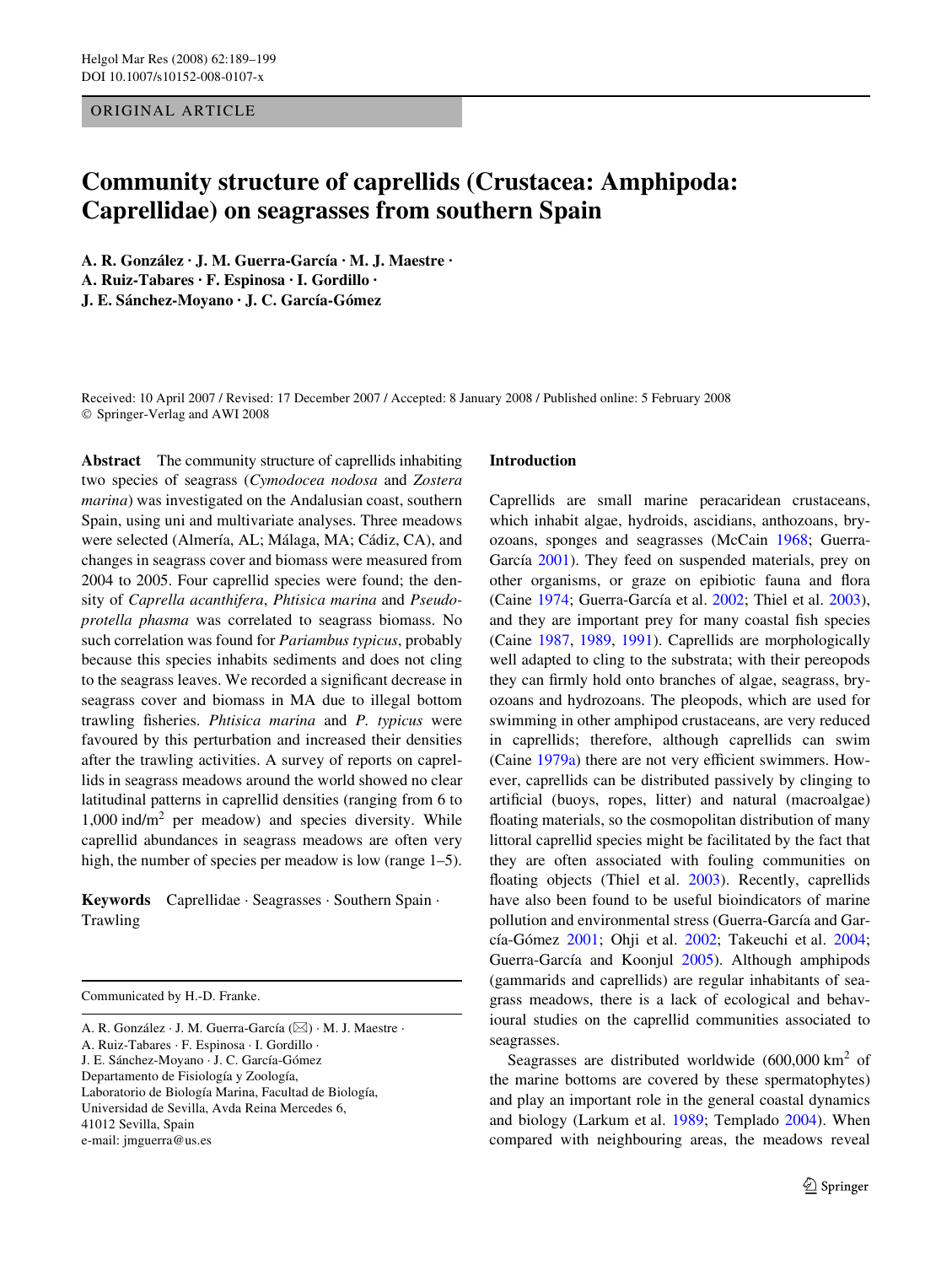higher abundances and species richness (Edgar et al. [1994](#page-9-12)). The main factors contributing to this improvement in biodiversity are availability of microhabitat, protection from predators, trophic resources, sediment settling, hydrodynamic force reduction (see Pranovi et al. [2000](#page-10-3)). Seagrass beds of the temperate zone support large numbers of invertebrate species and individuals, thereby providing abundant food for fishes, compared to adjacent unvegetated areas (Nakamura and Sano [2005](#page-9-13)). At European coasts, four native seagrass species are known, which are all distributed along the littoral of Andalusia, southern Spain: *Zostera marina* Linnaeus, *Cymodocea nodosa* (Ucria) Ascherson, *Posidonia oceanica* (Linnaeus) Delile and *Zostera noltii* Hornemann. In spite of the abundance of these seagrass meadows in southern Spain, caprellid communities associated to these plants have been scarcely studied, and the only records of caprellids from these habitats come from general faunistic or ecological studies (Edgar [1990;](#page-9-14) Sánchez-Jerez and Ramos Esplá [1996](#page-10-4); Rodríguez-Ruiz et al. [2001](#page-10-5); Luque et al. [2004](#page-9-15); Ballesteros et al. [2004](#page-9-16)). This lack of information is also applicable to other areas around the world (Takeuchi and Hino [1997](#page-10-6)).

Because of the ecology and economic importance of seagrass meadows, their protection has been proposed in recent legislation at local, national and international level. Seagrass meadows at the Andalusian coast have been decreasing steadily. In addition to natural processes, anthropogenic factors are likely to have influenced this decline (Sánchez-Jerez and Ramos-Esplá [1996](#page-10-4)). Besides the increasing of urban and industrial areas in the littoral zone, there is an important effect of the bottom trawling fisheries. Large numbers of trawlers usually work illegally over seagrass meadows, causing physical degradation and critical regression of the meadows. In fact, although variation in structural complexity in seagrass may well be produced by other environmental factors, human activities such as trawling play a very important role in the SE of the Iberian Peninsula (Sánchez-Lizaso et al. [1990\)](#page-10-7). For all these reasons, a research programme on seagrass meadows of the coast of Andalusia, southern Spain was initiated in 2004. The project, supported by the Environmental Agency of the Andalusian Government, is intended to control and detect temporal changes in seagrass biomass, density, cover and associated fauna. To properly assess changes in the extent of seagrass meadows throughout time, sampling effort was mainly focused on meadows edges. As a part of this general project, we studied of the community structure of the caprellid amphipods associated to three seagrass meadows of the Andalusian coast during the years 2004 and 2005, using uni and multivariate approaches. Furthermore, as one of the studied seagrass meadow was severely affected during the study by trawling fisheries, we also tested the responses of caprellids to seagrass regression produced by trawlers.

# **Methods**

## Study sites

The three seagrass meadows selected for the present study are distributed along the oriental coast of Andalusia (Fig. [1\)](#page-1-0). At the occidental coast, water transparency is significantly lower and no seagrass can be found. The main characteristics of the three selected meadows are given in Table [1](#page-1-1).



<span id="page-1-0"></span>**Fig. 1** Study area showing the location of the three selected seagrass meadows. *CA* Cádiz, *MA* Málaga, *AL* Almería

<span id="page-1-1"></span>**Table 1** Characteristics of the three seagrass meadows sampled

| Code | Locality                | Coordinates                   | Seagrass species | Surface $(m^2)$ | Depth $(m)$ | Biomass $(g/m^2)$ |
|------|-------------------------|-------------------------------|------------------|-----------------|-------------|-------------------|
| AL   | Los Genoveses (Almería) | $36^{\circ}44.9'$ N-02°06.6′W | Cymodocea nodosa | 10,000          | $10 - 11$   | 49                |
| MA   | Maro (Málaga)           | $36^{\circ}44.5'$ N-03°47.6′W | Zostera marina   | 55,000          | 11–16       | 55                |
| CA   | Tarifa (Cádiz)          | 36°01.1'N-05°37.2'W           | Cymodocea nodosa | 30,000          | 11–17       | 44                |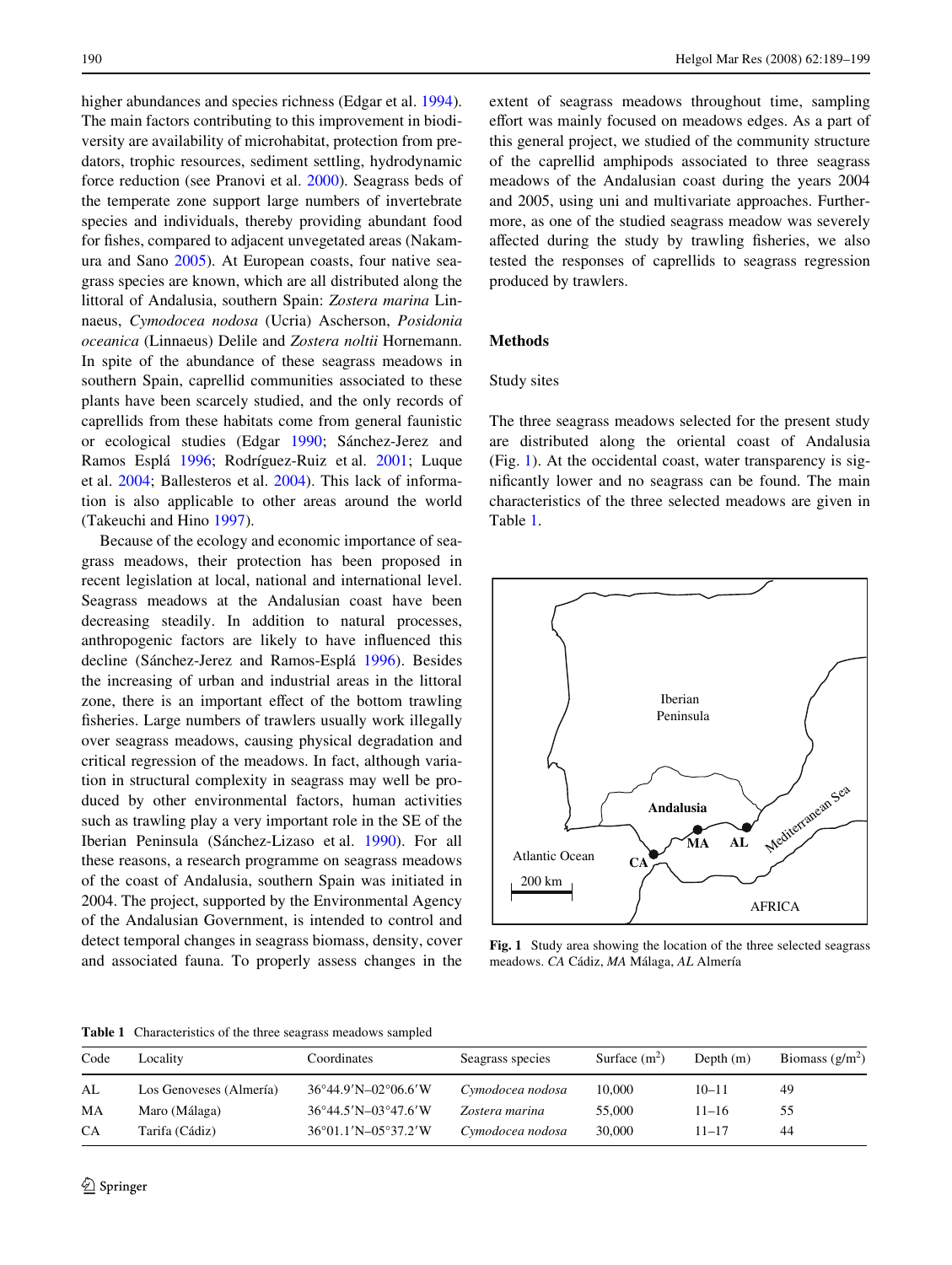## Sampling procedure

#### *Estimation of changes in seagrass cover*

Once the exact location and dimensions of the three seagrass meadows had been checked using SCUBA, the four edges (north, south, east and west) were located. On each edge, 6 fixed quadrats of  $1 \times 1$  m<sup>2</sup> (Fig. [2\)](#page-2-0) were marked with sheaves for monitoring the seagrass cover through time. Each quadrat (24 for each meadow, 72 in total) was photographed and, using image analysis, divided into 64 subsquares. In each subsquare the seagrass presenceabsence was checked and the cover of the quadrat was express as the percentage of presence numbers from the total (64 subsquares). Cover was measured in summer 2004 and 2005.

## *Estimation of seagrass biomass and caprellid composition*

On each edge five random samples of  $15 \times 15$  cm<sup>2</sup> (Fig. [2](#page-2-0)) were collected in summer 2004 and 2005. Samples were sieved (mesh size of 0.5 mm), fixed in ethanol 85% and stained with bengal rose. In the laboratory, caprellid amphipods were sorted and identified to species level under a binocular microscope. Seagrass of each sample was separated and the biomass (dry weight) measured.

## *Sediment characteristics*

Three samples of sediment were collected from each seagrass meadow in summer 2004 and 2005. Sediment samples were stored at  $-20^{\circ}$ C in pre-cleaned glass jars until analysis. Granulometry was determined by Buchanan and Kain's method (Buchanan and Kain [1984](#page-9-17)). Organic contents were analysed by ashing samples of sediment to 500°C for 6 h and re-weighing (Estacio et al. [1997](#page-9-18)).

# Statistical analysis

Variations in sediment granulometry and organic matter between 2004 and 2005 were tested using one-way ANOVA after verifying the normality of the data (Kolmogorov–Smirnov test) and the homogeneity of variances (Levene test).

The influence of location and time (year 2004 vs. 2005) on cover and biomass of the seagrass was analyzed using two-way ANOVA. Variations of the seagrass biomass and cover between 2004 and 2005 and changes of caprellid densities for each seagrass meadow were tested using Kruskal– Wallis test.

To explore the relationship between caprellid density and seagrass biomass, correlation analyses were conducted. The affinities among seagrass based on caprellid species were established by cluster analysis using UPGMA



<span id="page-2-0"></span>**Fig. 2** Sampling design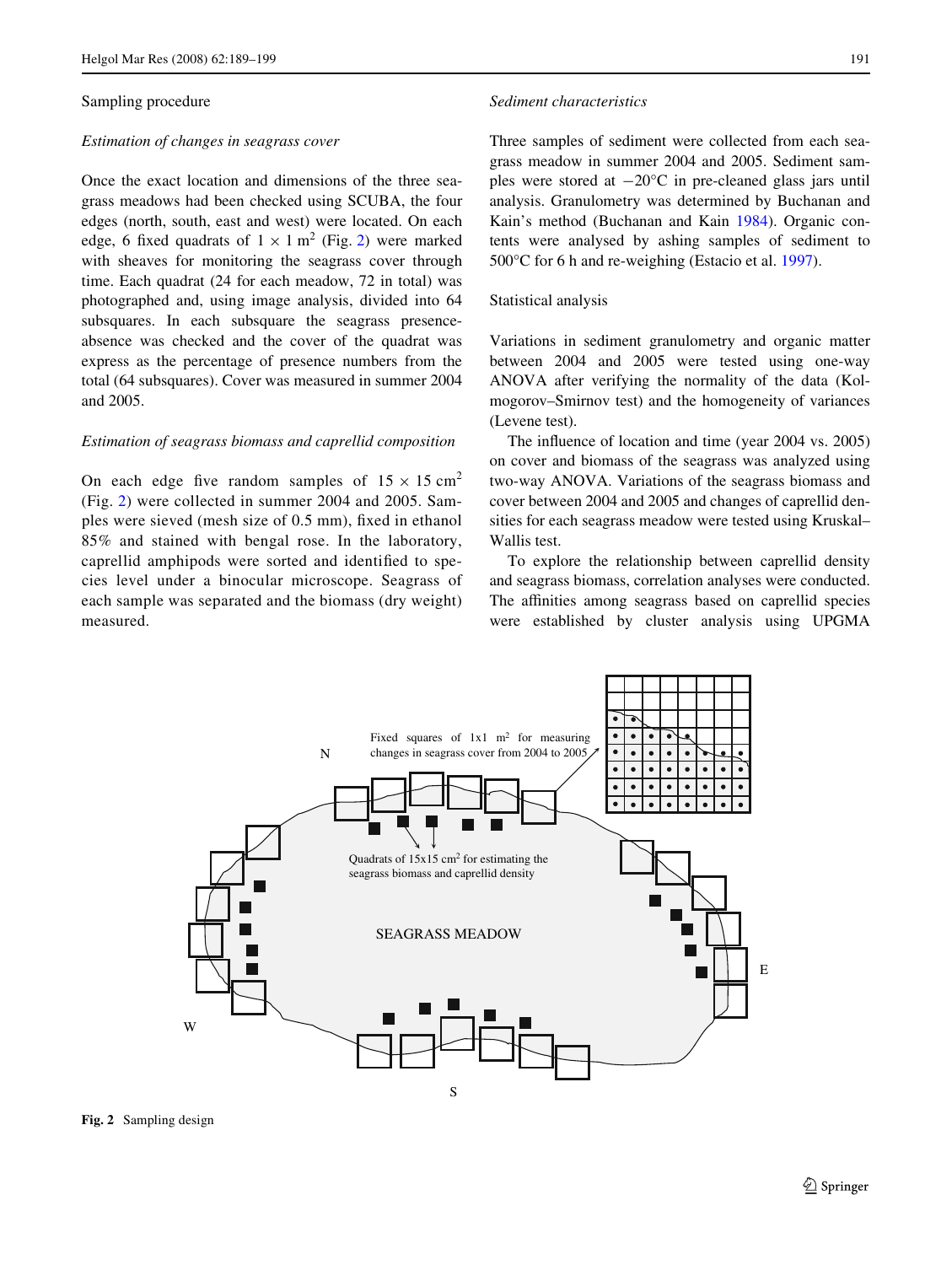method. Multivariate analyses were carried out using the PRIMER (Plymouth Routines in Multivariate Ecological Research) package (Clarke and Gorley [2001\)](#page-9-19). For univariate analyses, the BMDP (BioMedical Data Programs) was used (Dixon [1983\)](#page-9-20).

# **Results**

## Sediment characteristics

The seagrass meadows of Almería (AL) and Cádiz (CA) were dominated by fine sands while in the seagrass of Málaga (MA) very fine sands predominated (Fig.  $3$ ). The seagrass of MA was affected by trawling activities from 2004 to 2005. As a result, a significant change in granulometry was measured (an increase in fine sand,  $F = 21.7$ ,  $P < 0.05$ , and a decrease in very fine sand,  $F = 39.3$ ,  $P < 0.01$ ). As to organic matter (Fig. [4](#page-3-1)), there were no significant differences between 2004 and 2005 for the three studied meadows.

## Seagrass cover and biomass

Using the fixed squares of  $1 \times 1$  m<sup>2</sup> to estimate changes in cover, we measured a significant decrease of seagrass cover

AL MA CA

<span id="page-3-0"></span>**Fig. 3** Particle size distribution in the sediments of the three studied seagrass meadows for 2004 and 2005. Values are means of three replicates each. *AL* Almería, *MA* Málaga, *CA* Cádiz

**2004 2005 2004 2005 2004 2005**

 $\Box$  Medium sand (0.5-0.25 mm) Gross sand (1-0.5 mm) Very gross sand (2-1 mm) Gravel  $(>2$  mm)

 $0%$ 

 $Silt-clay (< 0.063 \text{ mm})$ 

Very fine sand (0.125-0.063 mm) Fine sand  $(0.25-0.125$ mm)

50%

100%



<span id="page-3-1"></span>**Fig. 4** Organic matter content of the sediments in the three studied seagrass meadows for 2004 and 2005 (means and SD); *AL* Almería, *MA* Málaga, *CA* Cádiz

(from 57 to 17%, Kruskal–Wallis  $(K) = 32.4$ ,  $P < 0.001$ ) in Málaga (MA), probably due to the effect of fishing trawlers in the area. The effect was also significant for seagrass biomass in MA (from 55 to 23 g/m<sup>2</sup>;  $K = 18.2$ ,  $P < 0.001$ ) (Fig. [5\)](#page-4-0). When pooled data for all seagrass meadows were analysed using two-way ANOVA, significant differences in cover and biomass were measured for both location (AL, MA or CA) and year (2004 or 2005) (Table [2](#page-5-0)). However, a significant interaction was also measured between the two factors, due to the divergent behaviour of the Málaga meadow.

# Caprellid community

Four caprellid species were found during the present study: *Caprella acanthifera* (Leach, 1814), *Pariambus typicus* (Kröyer, 1844), *Phtisica marina* Slabber, 1769, and *Pseudoprotella phasma* (Montagu, 1804). Species abundances for the three studied seagrass meadows are given in Fig. [6.](#page-5-1) *Phtisica marina* and *P. typicus* were the dominant species, while *P. phasma* was largely restricted to Almería and *Caprella acanthifera* was only found in Cádiz.

In Almería  $(AL)$  and Cádiz  $(CA)$  there were no significant differences in caprellid densities between 2004 and 2005. However, a significant increase in number of specimens were measured for *P. marina* and *P. typicus* in Málaga (MA), probably as a result of the perturbation associated with trawling activities (*P.marina*, from 5.9 to 15.7 ind/225 cm<sup>2</sup> , *K* = 9.8, *P* < 0.05; *P. typicus*, from 0.6 to 3.1 ind/225 cm<sup>2</sup>,  $K = 4.4$ ,  $P < 0.05$ ).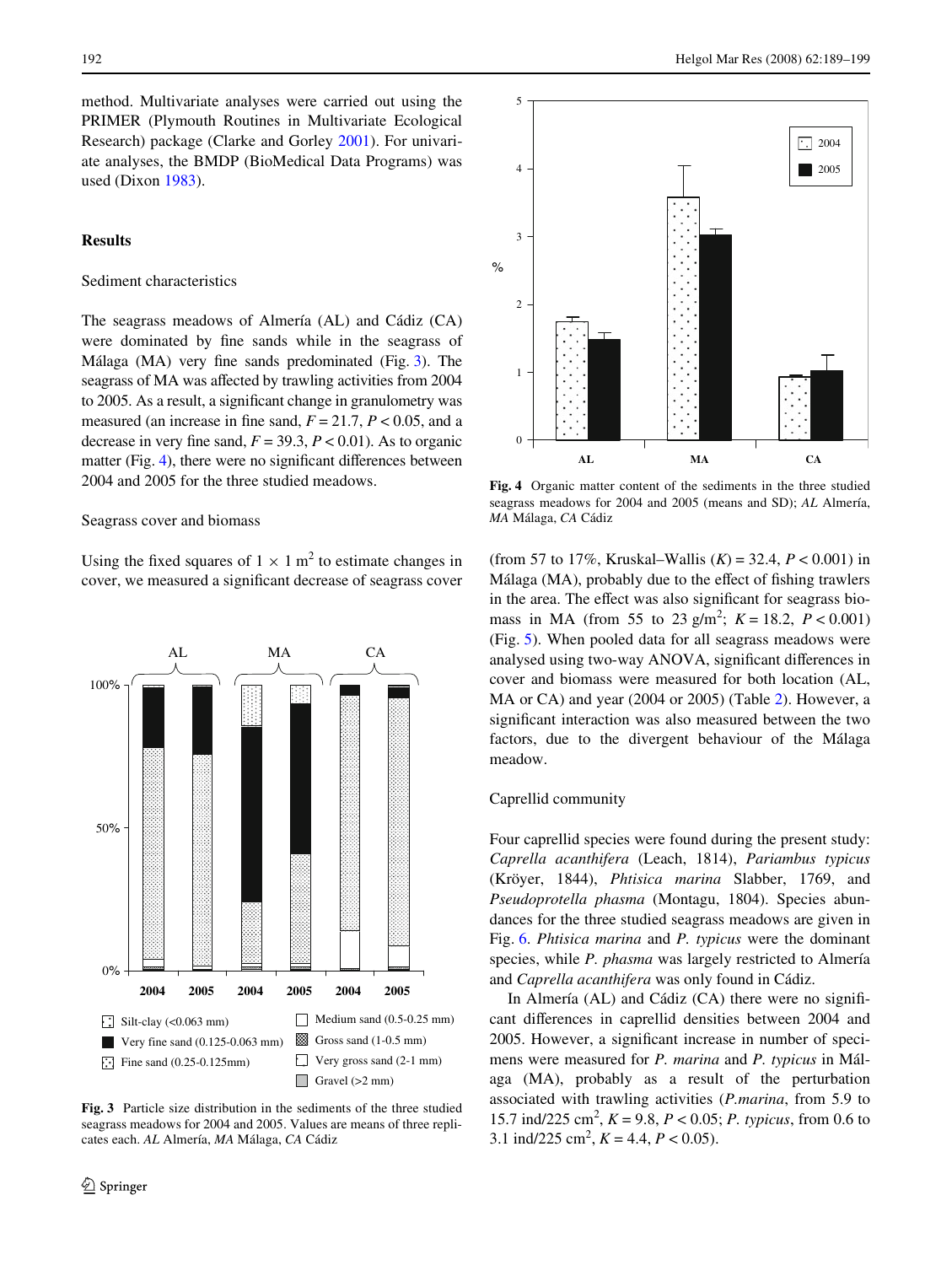

<span id="page-4-0"></span>**Fig. 5** Seagrass cover and biomass for 2004 and 2005 in the three studied meadows (means and SD); *AL* Almería, *MA* Málaga, *CA* Cádiz; \* *P* < 0.001

For both 2004 and 2005 the caprellid community, although consisting only of four species, allowed for discriminating among the three meadows, according to the

cluster analysis (Fig. [7\)](#page-6-0). Each meadow was characterised by a specific composition and/or abundance of the caprellid community.

The density of *P. marina*, *P. phasma* and *C. acanthifera* was significantly correlated to the seagrass biomass  $(r = 0.51, 0.40, \text{ and } 0.50, \text{ respectively}; P < 0.05)$  while there was no correlation for *P. typicus*.

# **Discussion**

Caprellid community on Andalusian seagrasses

The four caprellid species found in the studied seagrass meadows, *C. acanthifera*, *P. marina*, *P. phasma* and *P. typicus*, are common species on many different substrata (see Guerra-García [2001\)](#page-9-1). *Phtisica marina* is a cosmopolitan species that lives on algae, hydroids, ascidians, anthozoans, sponges, bryozoans and sediments (Guerra-García [2001\)](#page-9-1). It can bear stressed areas of low hydrodynamics and high rates of sedimentation and organic matter (Guerra-García and García-Gómez [2001](#page-9-8)). *Caprella acanthifera* is also widely distributed in the Mediterranean, being especially abundant on algae, but also associated with a variety of substrata. *Pseudoprotella phasma* is usually associated with hydroids, but can be found also on algae, anthozoans and sediment. *Pariambus typicus* has been found mainly on sediments and also associated with echinoderms (Guerra-García [2001\)](#page-9-1). Consequently, no specific associations could be established between these caprellids and seagrass species; however, specific associations between caprellids and seagrass species have been reported in other areas (e.g. *Caprella japonica* living on the seagrass *Phyllospadix iwatensis* in Japan, Takeuchi and Hino [1997](#page-10-6)). Although there is a lack of studies dealing with caprellids on seagrass around the Iberian Peninsula, the caprellid composition is very similar in the four seagrass species (Table [3](#page-6-1)).

Caprellids may play an important role in seagrass meadows. Caprellids living on seagrass are important prey for many fishes (Caine [1991;](#page-9-6) Horinouchi et al. [1998](#page-9-21); Rodríguez-Ruiz et al. [2001;](#page-10-5) Sánchez-Jerez et al. [2000\)](#page-10-8). Some species of fishes associated with seagrass meadows consume primarily caprellids, especially during juvenile stages (see Kwak et al. [2005\)](#page-9-22). In fact, in shallow water ecosystems, caprellidean and gammaridean amphipods are considered to be one of the most important prey items for fishes, especially for those less than 10 cm in body length (Takeuchi and Hino [1997\)](#page-10-6). Furthermore, the amphipod and gastropod grazers are very important in controlling periphyton and ephiphytes of seagrass (Jernakoff and Nielsen, [1997](#page-9-23)). For example, Caine ([1980\)](#page-9-24) reported that in the absence of *Caprella laeviuscula*, periphyton biomass increased by 411% in *Z. marina* beds.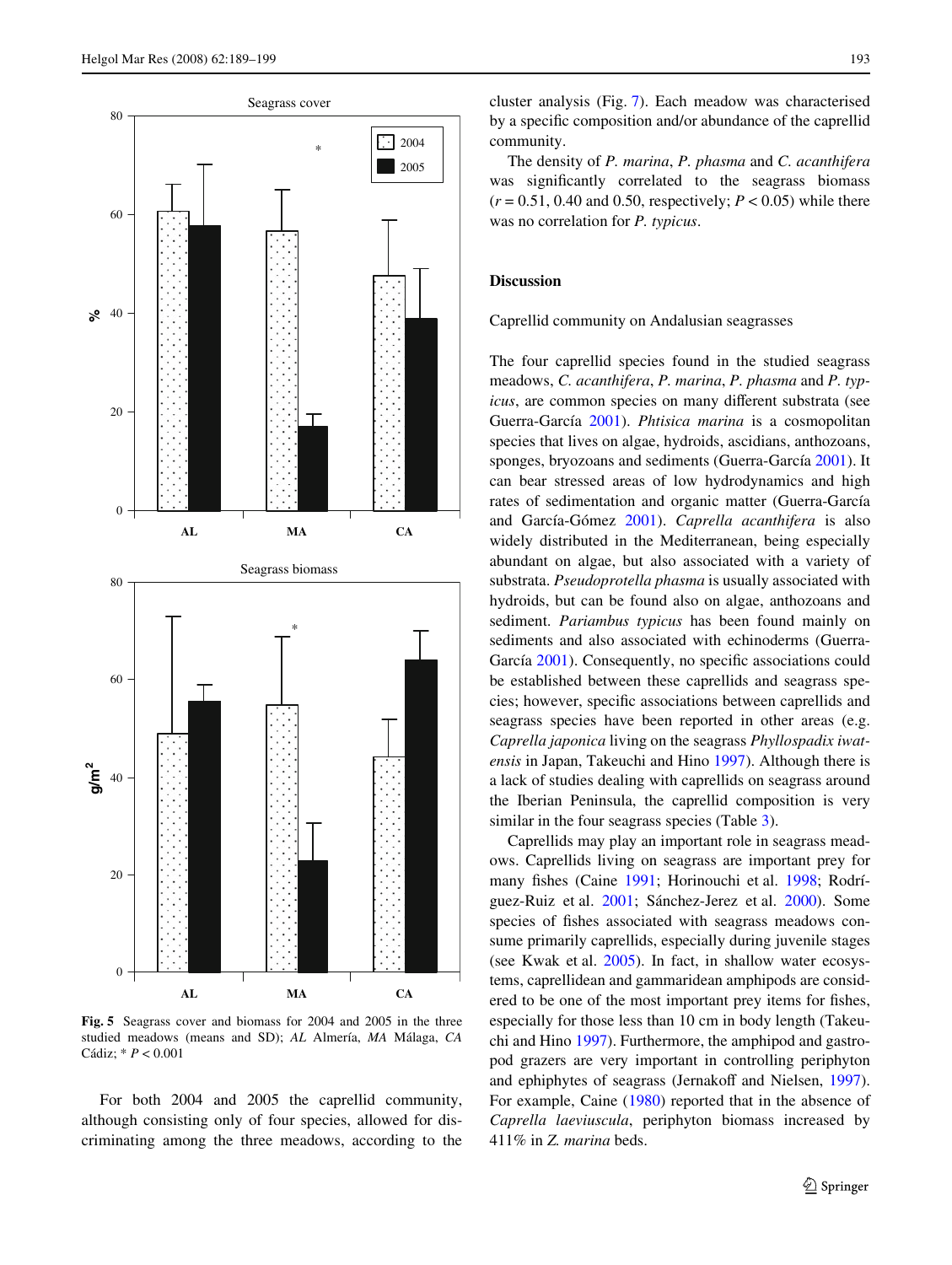| Source of variation    | Cover $(\%)$    |                |         |          | Biomass $(g/225 \text{ cm}^2)$ |                |      |          |
|------------------------|-----------------|----------------|---------|----------|--------------------------------|----------------|------|----------|
|                        | Mean $\pm$ SE   | DF             | SS      | F        | Mean $\pm$ SE                  | DF             | SS   | F        |
| Location               |                 | 2              | 6531.3  | $23.2**$ |                                | 2              | 2.7  | $4.2*$   |
| AL                     | $57.7 \pm 12.4$ |                |         |          | $1.2 \pm 0.7$                  |                |      |          |
| MA                     | $37.5 \pm 23.1$ |                |         |          | $0.9 \pm 0.5$                  |                |      |          |
| <b>CA</b>              | $43.2 \pm 13.2$ |                |         |          | $1.2 \pm 0.6$                  |                |      |          |
| Year                   |                 |                | 11166.4 | $79.4**$ |                                |                | 0.01 | $0.02*$  |
| 2004                   | $54.9 \pm 12.3$ |                |         |          | $1.2 \pm 0.6$                  |                |      |          |
| 2005                   | $32.4 \pm 18.5$ |                |         |          | $1.0 \pm 0.6$                  |                |      |          |
| Location $\times$ year |                 | $\overline{2}$ | 7244.9  | $25.7**$ |                                | $\overline{2}$ | 7.4  | $11.3**$ |

<span id="page-5-0"></span>**Table 2** Two-way ANOVA results for the influence of the location (AL, MA, CA) and year (2004, 2005) on the seagrass cover and biomass (\**p* < 0.05, \*\**p* < 0.01)

<span id="page-5-1"></span>**Fig. 6** Caprellid abundances  $\text{(ind/225 cm}^2)$  in the three seagrass meadows for 2004 and 2005 (means and SD); *AL* Almería, *MA* Málaga, *CA* Cádiz; \* *P* < 0.05; *scale bars* 1 mm



Caprellids and seagrass biomass. Vertical distribution of caprellids in the meadow

In tropical seagrass meadows, seagrass biomass has usually been found correlated with both number and abundance of invertebrate species. A thick vegetation provides better protection from predators and a larger plant surface to cling on (Heck and Wetstone [1977\)](#page-9-25). In the present study, the abundance of *P. marina*, *P. phasma* and *C. acanthifera* correlated with seagrass biomass while the abundance of *P. typicus* did not. This may be explained by the vertical distribution of the caprellid species in the seagrass meadow. *Phtisica marina* is distributed on both blades and sediment; *P. phasma* and *C. acanthifera* live mainly on leaves while *P. typicus* can be found within sediments, among sand grains (personal observation; Fig. [8\)](#page-8-0). This species seems to live in sediments regardless of the local seagrass biomass, i.e. even in plain sediments. In contrast, the abundances of the other species were highly correlated with seagrass biomass, since they depend on seagrass blades to cling on. Curiously, in a study conducted in a seagrass meadow of *Z. marina* in the Salcombe Estuary, UK, *P. typicus* was more abundant in fragmented than in continuous areas (Frost et al. [1999](#page-9-26)).

According to Virnstein et al. ([1984](#page-10-9)), most free-living gammarid amphipods tend to hide between seagrass blades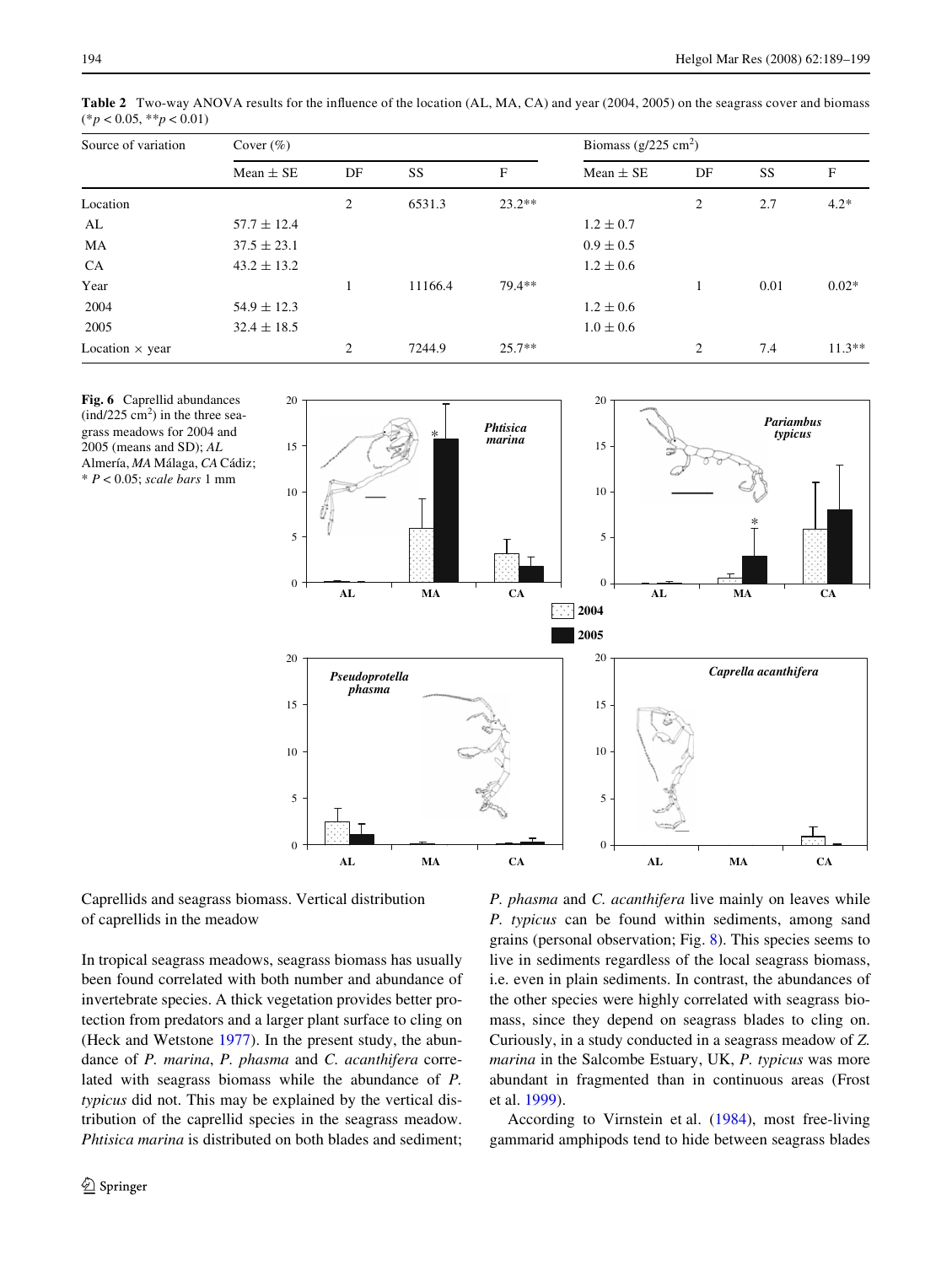

<span id="page-6-0"></span>Fig. 7 Cluster analysis conducted using the mean values of caprellid obtained for each edge (N, S, E and W), year (2004, 2005) and seagrass meadow  $(CA, MA, AI)$ 

**AL CA MA**

<span id="page-6-1"></span>**Table 3** Caprellids found in seagrass meadows of the Iberian Peninsula, Canary Islands and Baleares

|                       | C. nodosa <sup>1,2,3</sup> | P. oceanica <sup>4,5,6</sup> | Z. marina $6,7,8$ | Z. $noltii^{9,10}$ |
|-----------------------|----------------------------|------------------------------|-------------------|--------------------|
| Caprella acanthifera  |                            |                              |                   |                    |
| Caprella equilibra    |                            |                              |                   |                    |
| Caprella rapax        |                            |                              |                   |                    |
| Pariambus typicus     |                            |                              |                   |                    |
| Phtisica marina       |                            |                              |                   |                    |
| Pseudoprotella phasma |                            |                              |                   |                    |

<sup>1</sup> Sánchez-Jerez et al. [1999](#page-10-10) (Alicante); <sup>2</sup>Riera et al. [2003](#page-10-11) (Canary Islands); <sup>3</sup>Ballesteros et al. [2004](#page-9-15) (Andalusia); <sup>4</sup>Luque et al. 2004 (Andalusia); <sup>5</sup>Box, unpublished data (Baleares); <sup>6</sup>present study (Andalusia); <sup>7</sup>Currás [1990](#page-9-27) (Galicia); <sup>8</sup>Moreira [2003](#page-9-28) (Galicia) <sup>9</sup>Cacabelos, unpublished data (Galicia); 10Guerra-García, unpublished data (Andalusia)

while caprellids live more exposed on the surface and tips of the blades. Perhaps counteracting their vulnerable position on the leaf surfaces, caprellids have a skeleton-like morphology, which may make them less conspicuous to visual predators (Virnstein et al. [1984\)](#page-10-9). In fact, although more behavioural studies are necessary for most species, *Caprella japonica* and *C. tsugarensis* have been observed to hold seagrasses in a "parallel" posture (Takeuchi and Hino [1997](#page-10-6)). Although caprellids are reported to be more "camouflaged" in seagrass meadows than in other habitats, there are other substrates, such as hydroids, where caprellids can remain unnoticed by predators. Caine ([1979b\)](#page-9-29) compared populations of *Caprella laeviuscula* living on *Zostera* and on the hydroid *Obelia*, and found that predation was higher on *Zostera* than on *Obelia*, especially of juveniles and females. Juvenile and female selectivity by predators are related to visual discernibility; juveniles lack a protective coloration on *Zostera*, and the brood pouch of ovigerous females is white. On *Obelia*, the lighter colour blends with the background and juveniles resemble polyps.

Trawling effect on caprellid community

The present study showed that *P. marina* and *P. typicus* were clearly favoured by the perturbation associated with trawling activities. Sánchez-Jerez and Ramos-Esplá ([1996\)](#page-10-4) also found higher densities of some caprellid species in areas impacted by trawlers in comparison with control areas along *C. nodosa* meadows. Frost et al. [\(1999](#page-9-26)) found higher densities of *P. typicus* in fragmented areas of *Z. marina* beds than in continuous zones. *Phtisica marina* and *P. typicus* have been reported to be very good colonizers of sediments after dredging in harbours (Guerra-García et al. [2003](#page-9-30)), and excellent recolonizers of defaunated sands in experimental trays (Guerra-García and García-Gómez [2006](#page-9-31)). These two species can be considered as "opportunistic",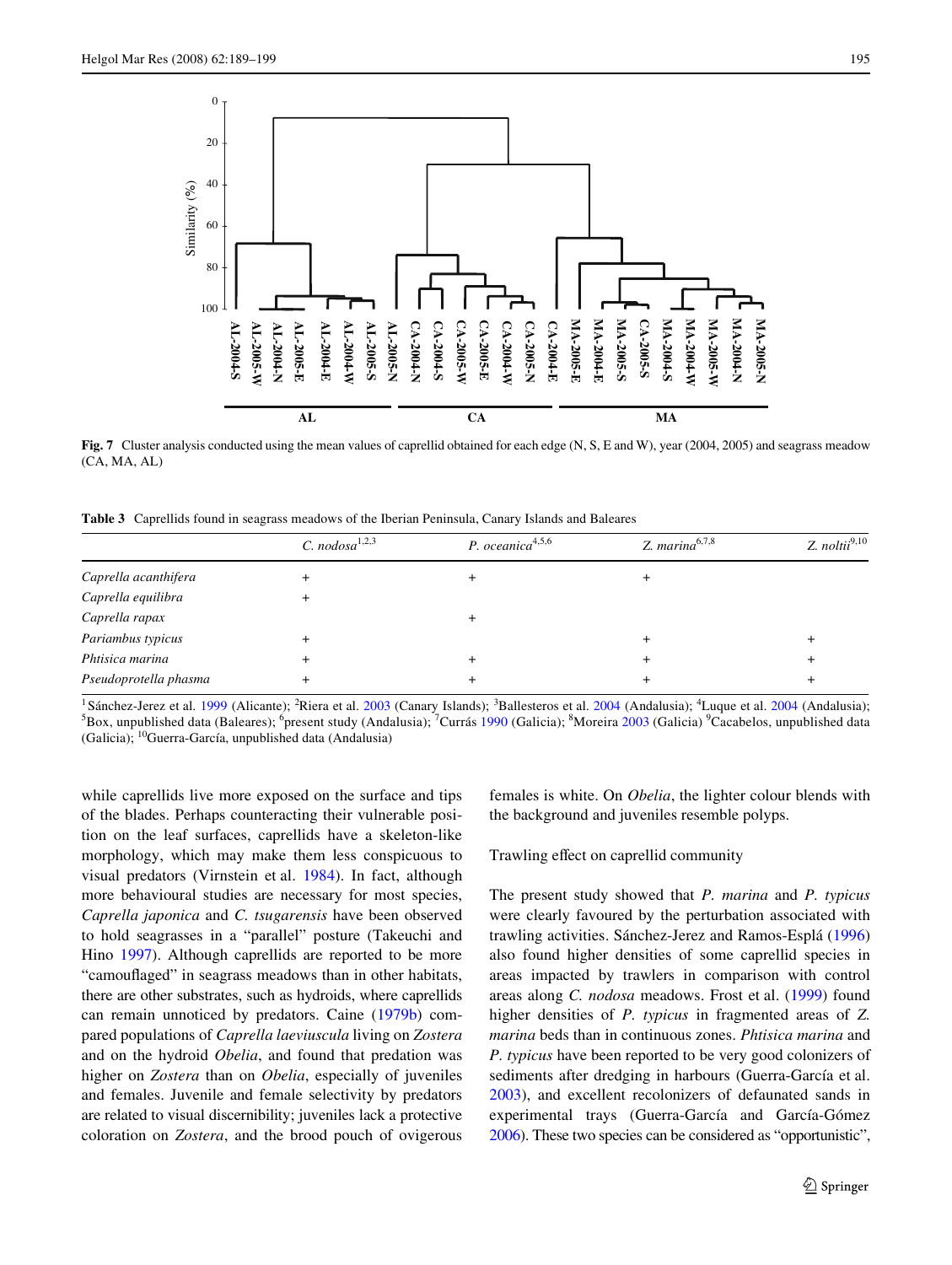|                                       | Florida, USA<br>Indian River <sup>1</sup> | Beaufort <sup>2</sup> ,<br>USA | SE Spain      |              | Italy         |            | Florida, USA  |     | Washington, USA | W Australia<br>Seven Mile | Skagerrak <sup>8</sup><br>Norway | W Australia |             | NE Japan   | Otsuchi Bay <sup>10</sup> . |        | S Spain          |      | NW Spain<br>${\rm Lugo^{12}}$ . |
|---------------------------------------|-------------------------------------------|--------------------------------|---------------|--------------|---------------|------------|---------------|-----|-----------------|---------------------------|----------------------------------|-------------|-------------|------------|-----------------------------|--------|------------------|------|---------------------------------|
|                                       | $Tt + Sf$                                 | Zm                             | $\mathcal{C}$ | $P_{\cal O}$ | $\mathcal{C}$ | $\bar{Z}n$ | F             | Zm  | Zj              | $Aa + Ag$                 | Zm                               | Ag          | $P_{\rm S}$ | $\ddot{P}$ | Zm                          | $\chi$ | $\mathcal{C}$    | Zm   | Zm                              |
| Caprella acanthifera                  |                                           |                                | 0.5           | ۲j           | ∘             |            |               |     |                 |                           | 26                               |             |             |            |                             |        | $\overline{1.8}$ |      |                                 |
| Caprella bispinosa                    |                                           |                                |               |              |               |            |               |     |                 |                           |                                  |             |             |            | ╰                           |        |                  |      |                                 |
| Caprella danilevskii                  |                                           |                                |               |              |               |            |               |     |                 |                           |                                  |             |             | L,         |                             |        |                  |      |                                 |
| Caprella equilibra                    |                                           | 35                             |               |              |               |            |               |     |                 |                           |                                  |             |             |            |                             |        |                  |      |                                 |
| Caprella japonica                     |                                           |                                |               |              |               |            |               |     |                 |                           |                                  |             |             |            |                             |        |                  |      |                                 |
| Caprella laeviuscula                  |                                           |                                |               |              |               |            |               | 908 | 1,000           |                           |                                  |             |             |            |                             |        |                  |      |                                 |
| Caprella linearis                     |                                           |                                |               |              |               |            |               |     |                 |                           | $^{\circ}$                       |             |             |            |                             |        |                  |      |                                 |
| Caprella penantis                     |                                           | 166                            |               |              |               |            |               |     |                 |                           |                                  |             |             |            |                             |        |                  |      |                                 |
| Caprella polyacantha                  |                                           |                                |               |              |               |            |               |     |                 |                           |                                  |             |             |            |                             |        |                  |      |                                 |
| Caprella scaura                       |                                           |                                |               |              |               |            |               |     |                 |                           |                                  |             |             |            |                             |        |                  |      |                                 |
| Caprella sp aff. brevirostris         | $\overline{\phantom{a}}$                  |                                |               |              |               |            |               |     |                 |                           |                                  |             |             | $\sim$     |                             |        |                  |      |                                 |
| Caprella sp1                          |                                           |                                |               |              |               |            |               |     |                 | 250                       |                                  | 443         | 298         |            |                             |        |                  |      |                                 |
| Caprella sp2                          |                                           |                                |               |              |               |            |               |     |                 |                           |                                  |             |             |            |                             |        |                  |      |                                 |
| Caprella subinermis                   |                                           |                                |               |              |               |            |               |     |                 |                           |                                  |             |             | 8.3        |                             |        |                  |      |                                 |
| Caprella tsugarensis                  |                                           |                                |               |              |               |            |               |     |                 |                           |                                  |             |             |            | $^{\circ}$                  |        |                  |      |                                 |
| Caprella verrucosa                    |                                           |                                |               |              |               |            |               |     |                 |                           |                                  |             |             | L,         |                             |        |                  |      |                                 |
| Caprellids unidentif.                 |                                           |                                |               |              |               |            | $\frac{4}{3}$ |     |                 |                           | 26                               |             |             |            |                             |        |                  |      |                                 |
| Paracaprella tenuis                   | 45                                        | 57                             |               |              |               |            |               |     |                 |                           |                                  |             |             |            |                             |        |                  |      |                                 |
| Pariambus typicus                     |                                           |                                |               |              |               |            |               |     |                 |                           |                                  |             |             |            |                             |        | 156              | 82.2 |                                 |
| Phtisica marina                       |                                           |                                |               |              |               |            |               |     |                 |                           |                                  |             |             |            |                             |        |                  | 481  | 90                              |
| Pseudoprotella phasma                 |                                           | $\mathbf{I}$                   |               |              |               |            |               |     |                 |                           |                                  |             |             |            |                             |        | $\frac{4}{4}$    | 3.3  |                                 |
| Total number of species               |                                           | $\epsilon$                     |               |              |               |            |               |     |                 |                           | 3                                |             |             | 5          |                             |        | 3                |      |                                 |
| Total abundance (Ind/m <sup>2</sup> ) | 45                                        | 228                            |               |              |               |            | 144           | 908 | 1,000           | 250                       | 132                              | 443         | 298         | 449        | $\Im$                       | $50\,$ | 239              | 557  | $\boldsymbol{\mathcal{S}}$      |

**Table 4** Caprellid composition and total abundance  $(indm^2)$  in different seagrass meadows from several world areas **Table 4** Caprellid composition and total abundance (ind/m<sup>2</sup>) in different seagrass meadows from several world areas

<span id="page-7-0"></span> $\underline{\textcircled{\tiny 2}}$  Springer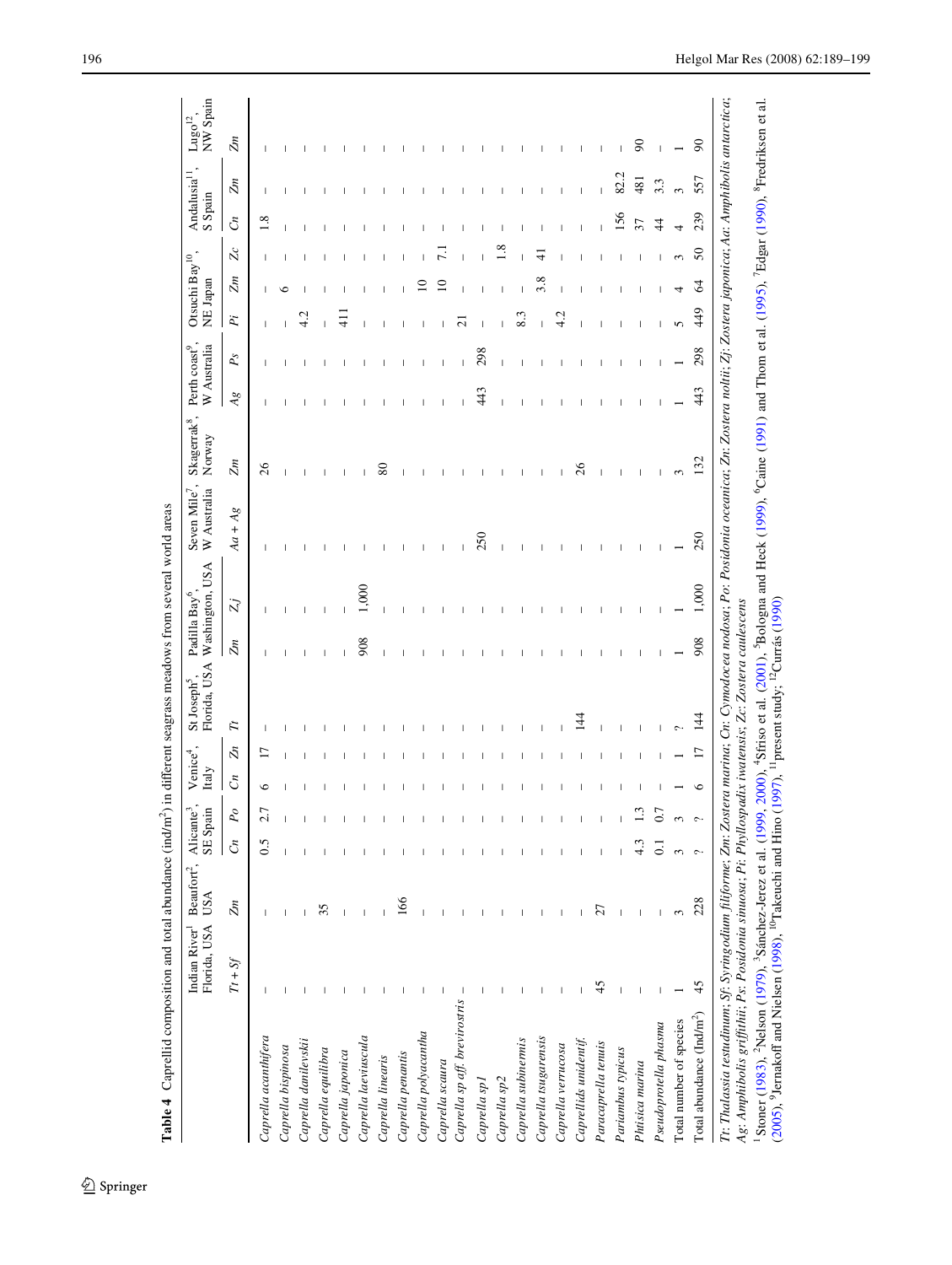<span id="page-8-0"></span>



profitting from perturbations of soft bottoms, such as dredging or trawling.

Latitudinal patterns of caprellid distribution on seagrass meadows

Although the biogeographical distribution of caprellid species on a global scale is not well known so far, it has been reported that the highest caprellid species diversity is found in temperature waters (around 30° latitude), and that species diversity decreases both towards colder waters of higher latitudes and towards the equator (Laubitz [1970](#page-9-36); Abele [1982;](#page-9-37) Thiel et al. [2003](#page-10-0)). This pattern has been also measured for gammaridean amphipods. However, the typical pattern for many other groups of crustaceans such as ostracods, copepods, stomatopods or decapods is different: a decrease of species richness from the equator towards higher latitudes (Abele [1982\)](#page-9-37). If only seagrass meadows are considered, the amphipod pattern changes as diversity increases significantly with decreasing latitude, being maximal near the equator (Virnstein et al. [1984\)](#page-10-9). These authors summarised the available information to determine whether any latitudinal pattern exists for the seagrassassociated epifauna, and to examine hypotheses, which might explain the observed patterns. They found that the diversity of decapods and amphipods in seagrass meadows increases with decreasing latitude, while the diversity of isopods and fishes showed nonsignificant trends with latitude. Interestingly, density of amphipods showed no pattern with latitude, which is apparently inconsistent with either the tropical decrease or increase predicted by the predation and primary production hypotheses. Consequently, Virnstein et al. [\(1984](#page-10-9)) pointed out that, contrary to evidence from other biological systems, it appears that latitude is, in general, an inconsistent predictor of differences in the epifauna of seagrass communities. If we consider only the caprellidean amphipods, species richness and abundances obtained in the present study are similar to those measured in other seagrass meadows around the world, and data of Table [4](#page-7-0) support the idea that there is no clear latitudinal pattern for density values (in fact, the correlation between latitude values of localities in Table [4](#page-7-0) and caprellid densities is not significant,  $r = 0.19$ , NS). Data of total caprellid abundance range from 6 to  $1,000$  individuals/ $m^2$ , but the methods differed among studies, which makes comparisons difficult. Furthermore, there is a lack of data for areas near the equator and further studies are necessary.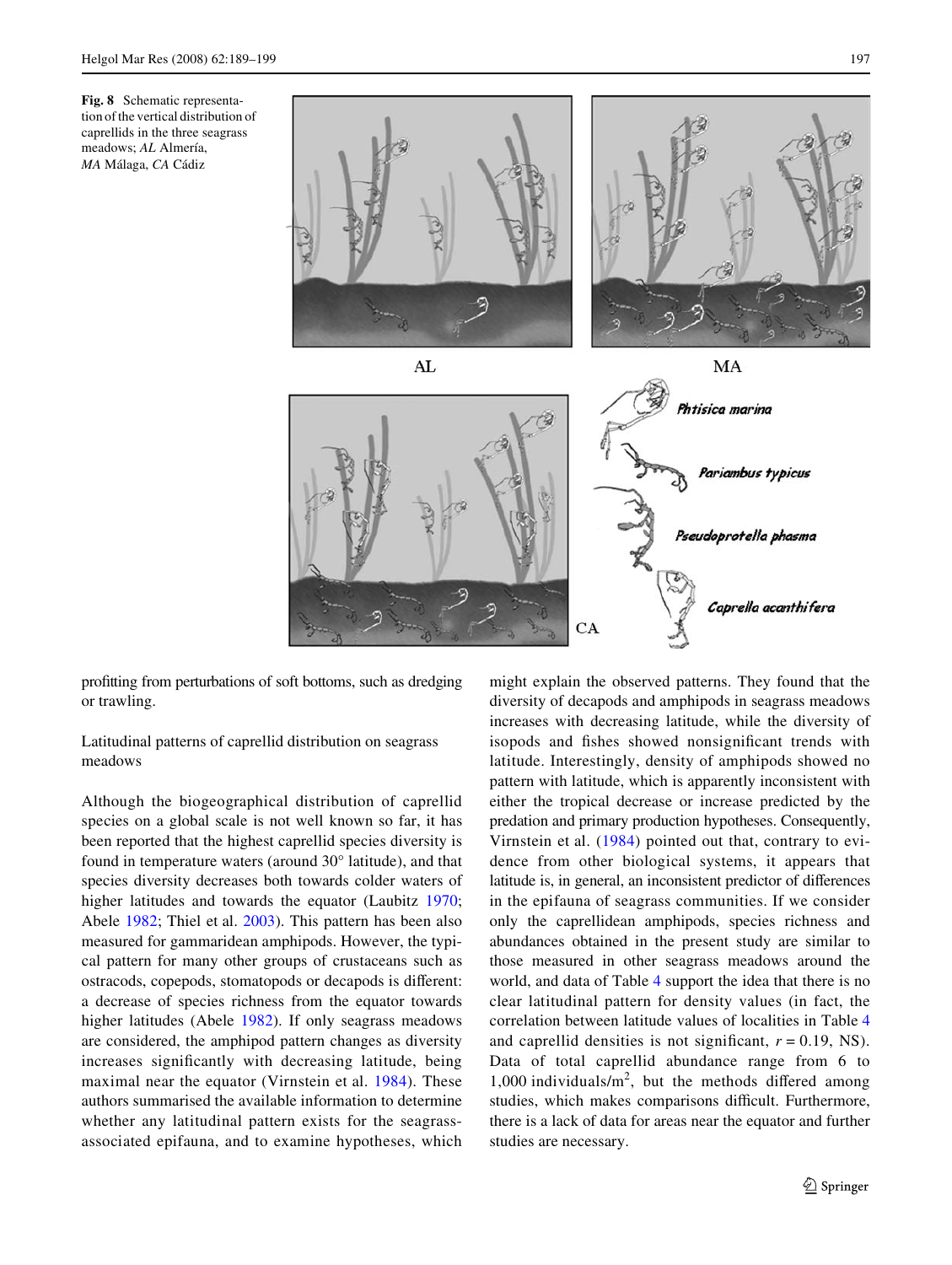As to the number of species, the very low species richness of caprellids in seagrass meadows (one to five species) does not allow clear conclusion about any latitudinal pattern.

**Acknowledgments** Support of this work was provided by the *Ministerio de Educación y Ciencia* (Project CGL2007-60044/BOS) cofinanced by FEDER funds, and by the *Consejería de Medio Ambiente* and *Consejería de Innovación, Ciencia y Empresa, Junta de Andalucía* (project P07-RNM-02524).

# **References**

- <span id="page-9-37"></span>Abele LG (1982) Biogeography. In: Abele LG (ed) The biology of Crustacea. Systematics, the Fossil Record, and Biogeography. Academic Press, New York, pp 241–304
- <span id="page-9-16"></span>Ballesteros E, García-Raso JE, Salas C, Gofás S, Moreno D, Templado J (2004) La comunidad de *Cymodocea nodosa*: flora y fauna. In: Luque AA, Templado J (eds) Praderas y bosques marinos de Andalucía. Consejería de Medio Ambiente, Junta de Andalucía Sevilla, pp 146–152
- <span id="page-9-33"></span>Bologna PAX, Heck KL (1999) Macrofaunal associations with seagrass epiphytes. Relative importance of trophic and structural characteristics. J Exp Mar Biol Ecol 242:21–39
- <span id="page-9-17"></span>Buchanan JD, Kain JM (1984) Measurement of the physical and chemical environment. In: Holme HL, McIntre AD (eds) Methods for the study of marine benthos. Blackwell, Oxford, pp 30–50
- <span id="page-9-2"></span>Caine EA (1974) Comparative functional morphology of feeding in three species of caprellids (Crustacea, Amphipoda) from the northwestern Florida gulf coast. J Exp Mar Biol Ecol 15:81–96
- <span id="page-9-7"></span>Caine EA (1979a) Functions of swimming setae within caprellid amphipods (Crustacea). Biol Bull 156:169–178
- <span id="page-9-29"></span>Caine EA (1979b) Population structures of two species of caprellid amphipods (Crustacea). J Exp Mar Biol Ecol 40:103–104
- <span id="page-9-24"></span>Caine EA (1980) Ecology of two littoral species of caprellid amphipods (Crustacea) from Washington, USA. Mar Biol 56:327–335
- <span id="page-9-4"></span>Caine EA (1987) Potential effect of floating dock communities on a South Carolina estuary. J Exp Mar Biol Ecol 108:83–91
- <span id="page-9-5"></span>Caine EA (1989) Caprellid amphipod behaviour and predatory strikes by fish. J Exp Mar Biol Ecol 126:173-180
- <span id="page-9-6"></span>Caine EA (1991) Caprellid amphiods: fast food for the reproductively active. J Exp Mar Biol Ecol 148:27–33
- <span id="page-9-19"></span>Clarke KR, Gorley RN (2001) PRIMER (Plymouth routines in multivariate ecological research) v5: user manual/tutorial. PRIMER-E Ltd, Plymouth
- <span id="page-9-27"></span>Currás A (1990) Estudio de la fauna bentónica del la Ría del Eo (Lugo). PhD Thesis, Univeristy of Santiago, Spain
- <span id="page-9-20"></span>Dixon WJ (1983) BMDP statistical software. University of California Press, Berkely
- <span id="page-9-14"></span>Edgar GJ (1990) Population regulation, population dynamics and competition amongst mobile epifauna associated with seagrass. J Exp Mar Biol Ecol 144:205–234
- <span id="page-9-12"></span>Edgar GJ, Shaw C, Watson GF, Hammond LS (1994) Comparisons of species richness, size-structure and production of benthos in vegetated and unvegetated habitats in Western-Port, Victoria. J Exp Mar Biol Ecol 176:201–226
- <span id="page-9-18"></span>Estacio FJ, García-Adiego EM, Fa D, García-Gómez JC, Daza JL, Hortas F, Gómez-ARiza JL (1997) Ecological analysis in a polluted area of Algeciras Bay (Southern Spain): external "versus" internal outfalls and environmental implications. Mar Pollut Bull 34:780–793
- <span id="page-9-34"></span>Fredriksen S, Christie H, Saethre BA (2005) Species richness in macroalgae and macrofauna assemblages on *Fucus serratus* L.

(Phaeophyceae) and *Zostera marina* L. (Angiospermae) in Skagerrak, Norway. Mar Biol Res 1:2–19

- <span id="page-9-26"></span>Frost MT, Rowden AA, Attril MJ (1999) Effect of habitat fragmentation on the macroinvertebrate infaunal communities associated with the seagrass *Zostera marina* L. Aquat Cons 9:255–263
- <span id="page-9-1"></span>Guerra-García JM (2001) Habitat use of the Caprellidea (Crustacea: Amphipoda) from Ceuta, North Africa. Ophelia 55:27–38
- <span id="page-9-8"></span>Guerra-García JM, García-Gómez JC (2001) The spatial distribution of Caprellidea (Crustacea: Amphipoda): a stress bioindicator in Ceuta (North Africa, Gibraltar area). PSZNI Mar Ecol 22:357–367
- <span id="page-9-3"></span>Guerra-García JM, Corzo J, García-Gómez JC (2002) Clinging behaviour of the Caprellidea (Amphipoda) from the Strait of Gibraltar. Crustaceana 75:41–50
- <span id="page-9-30"></span>Guerra-García JM, Corzo J, García-Gómez JC (2003) Short-term benthic recolonization after dredging in the harbour of Ceuta, North Africa. PSZNI Mar Ecol 24:217–229
- <span id="page-9-10"></span>Guerra-García JM, Koonjul MS (2005) *Metaprotella sandalensis* (Crustacea: Amphipoda: Caprellidae): a bioindicator of nutrient enrichment on coral reefs? A preliminary study at Mauritius Island. Environ Monit Assess 104:353–367
- <span id="page-9-31"></span>Guerra-García JM, García-Gómez JC (2006) Recolonization of defaunated sediments: fine versus gross sand and dredging versus experimental trays. Est Coast Shelf Sci 68:328–342
- <span id="page-9-25"></span>Heck F, Wetstone GS (1977) Habitat complexity and invertebrate species richness and abundance in tropical seagrass meadows. J Biogeogr 4:135–142
- <span id="page-9-21"></span>Horinouchi M, Sano N, Taniuchi T, Shimizu M (1998) Food and microhabitat resource use by *Rudarius ercodes* and *Ditrema temmincki* coexisting in a *Zostera* bed at Aburatsubo, central Japan. Fisheries Sci 64:563–568
- <span id="page-9-23"></span>Jernakoff P, Nielsen J (1997) The relative importance of amphipod and gastropod grazers in *Posidonia sinuosa* meadows. Aquat Bot 56:183–202
- <span id="page-9-35"></span>Jernakoff P, Nielsen J (1998) Plant-animal associations in two species of seagrasses in Western Australia. Aquat Bot 60:359–376
- <span id="page-9-22"></span>Kwak SN, Baeck GW, Klumpp DW (2005) Comparative feeding ecology of two sympatric greenling species, *Hexagrammos otakii* and *Hexagrammos agrammus* in eelgrass *Zostera marina* beds. Environ Biol Fish 74:129–140
- <span id="page-9-11"></span>Larkum AWD, McComb AJ, Shepherd SA (1989) Biology of seagrasses: a treatise on the biology of segrasses with special reference to the Australian region. Elsevier, Amsterdam
- <span id="page-9-36"></span>Laubitz DR (1970) Studies on the Caprellidae of the American North Pacific. Publ Biol Oceanogr 1:1-88
- <span id="page-9-15"></span>Luque AA, Templado J, Barrajón A, Cuesta S, González M, Larrad A, López E, Ortiz M, López de la Cuadra CM, López PJ, Remón JM, Moreno D (2004) La diversidad faunística de las praderas de *Posidonia oceanica* de Almería. In: Luque AA, Templado J (eds) Praderas y bosques marinos de Andalucía. Consejería de Medio Ambiente, Junta de Andalucía Sevilla, pp 273–282
- <span id="page-9-0"></span>McCain JC (1968) The Caprellidea (Crustacea: Amphipoda) of the Western North Atlantic. Bull US Nat Museum 278:1–116
- <span id="page-9-28"></span>Moreira J (2003) La fauna bentónica de la Ensenada de Baiona (Galicia, NO Península Ibérica): Diversidad, Análisis de las comunidades, dinámica de poblaciones y distribución vertical. PhD Thesis, University of Vigo, Spain
- <span id="page-9-13"></span>Nakamura Y, Sano M (2005) Comparison of invertebrate abundance in a seagrass bed and adjacent coral and sand areas at Amitori Bay, Iriomote Island, Japan. Fish Sci 71:543–550
- <span id="page-9-32"></span>Nelson WG (1979) An analysis of structural pattern in an eelgrass (*Zostera marina* L.) amphipod community. J Exp Mar Biol Ecol 39:231–264
- <span id="page-9-9"></span>Ohji M, Takeuchi I, Takahashi S, Tanabe S, Miyazaki N (2002) Differences in the acute toxicities of tributyltin between the Caprellidea